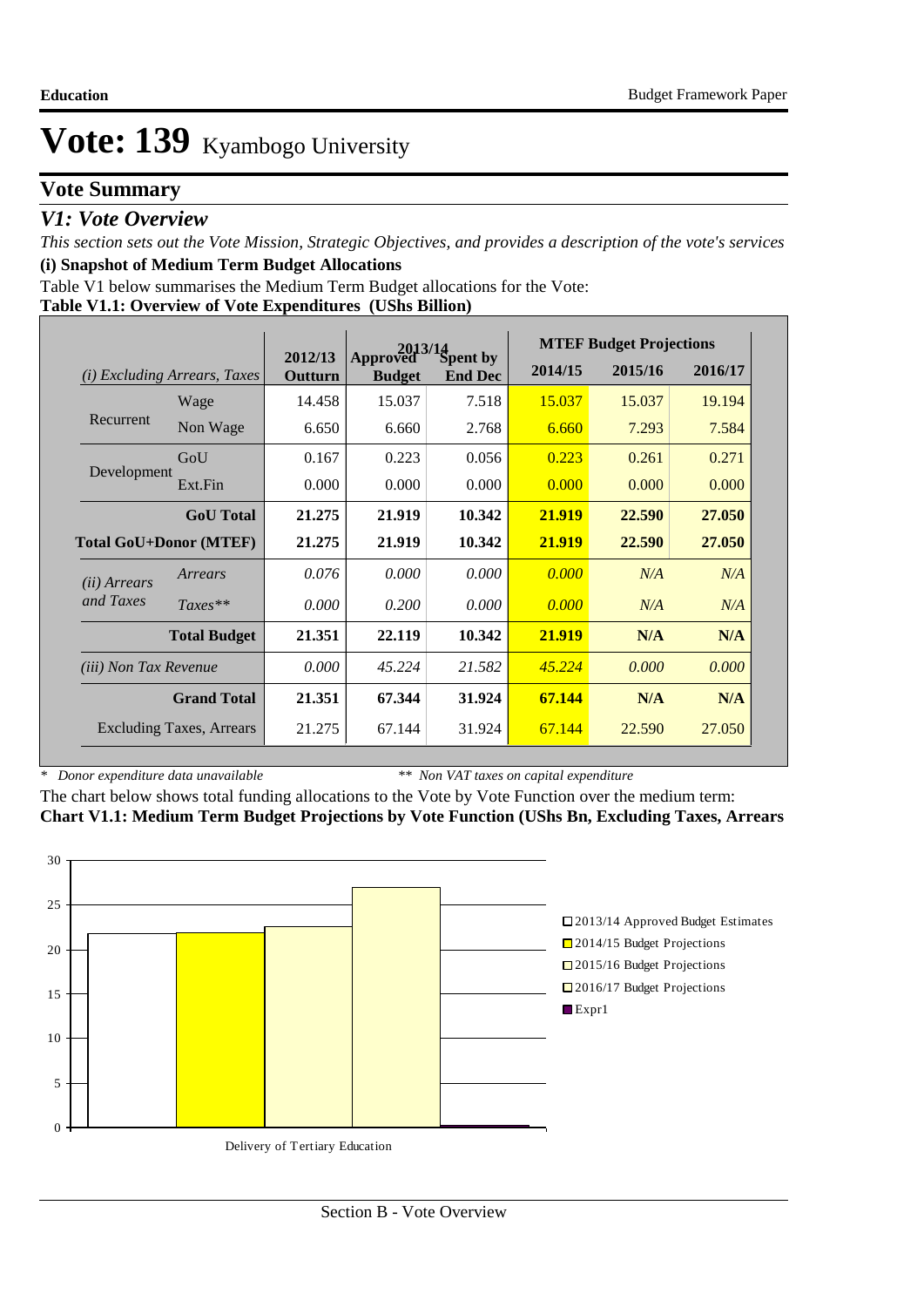## **Vote Summary**

## **(ii) Vote Mission Statement**

The Vote's Mission Statement is:

*To advance and promote knowledge and development of skills in Science, Technology and Education; and in such other fields having regard to quality, equity, progress and transformation of society.The university upholds the following core values in its conduct of business: Quality;Ensuring high quality of service & service delivery.Eqity;Ensuring equal opportunity for all in its* 

*programmes,Integrity;production of a high sense of moral & ethical standards in all its dealings with stake holders & the public,Professionalism;To be oserved in all dealings and execution of its mandate.*

### **(iii) Vote Outputs which Contribute to Priority Sector Outcomes**

The table below sets out the vote functions and outputs delivered by the vote which the sector considers as contributing most to priority sector outcomes.

| <b>Sector Outcome 1:</b>                                                   | <b>Sector Outcome 2:</b>                                                              | <b>Sector Outcome 3:</b>                                                              |
|----------------------------------------------------------------------------|---------------------------------------------------------------------------------------|---------------------------------------------------------------------------------------|
| <b>Improved quality and relevancy of</b><br><i>education at all levels</i> | <b>Improved</b> equitable access to education                                         | <b>Improved effectiveness and efficiency in</b><br>delivery of the education services |
| Vote Function: 07 51 Delivery of Tertiary Education                        |                                                                                       |                                                                                       |
| <b>Outputs Contributing to Outcome 1:</b>                                  | <b>Outputs Contributing to Outcome 2:</b>                                             | <b>Outputs Contributing to Outcome 3:</b>                                             |
| Outputs Provided                                                           | <b>Outputs Provided</b>                                                               | None                                                                                  |
| 075101 Teaching and Training                                               | 075103 Outreach                                                                       |                                                                                       |
|                                                                            | 075104 Students' Welfare                                                              |                                                                                       |
|                                                                            | Capital Purchases                                                                     |                                                                                       |
|                                                                            | 075180 Construction and rehabilitation of<br>learning facilities (Universities)       |                                                                                       |
|                                                                            | 075181 Lecture Room construction and<br>rehabilitation (Universities)                 |                                                                                       |
|                                                                            | 075182 Construction and Rehabilitation of<br><b>Accomodation Facilities</b>           |                                                                                       |
|                                                                            | 075184 Campus based construction and<br>rehabilitation (walkways,<br>plumbing, other) |                                                                                       |

#### **Table V1.2: Sector Outcomes, Vote Functions and Key Outputs**

# *V2: Past Vote Performance and Medium Term Plans*

*This section describes past and future vote performance, in terms of key vote outputs and plans to address sector policy implementation issues.* 

## **(i) Past and Future Planned Vote Outputs**

#### *2012/13 Performance*

A total of 20,000 students received curriculum instructions and completed their first semester for 2010/11, 6 research report produced, 80 computers acquired, fully catered for the welfare of 2,700 government sponsored students, 65 staff were sponsored for training, a generator house was built at Ugx 5.5 million, Ramps constructed at Ugx 3.3 million, the NPT computer laboratory construction completed, renovation and conversion of residental houses to form lecture rooms, and offices at a total cost of Ugx 252 million. Offered medical services to 600 people in the surrounding community.

## *Preliminary 2013/14 Performance*

A total of 24,000 students received curriculum instructions and completed their first semester for 2011/12, 20 research reports approved, fully catered for the welfare of 3000 government students,7500 students graduated,450 people reached in the community,guild services supported.

## **Table V2.1: Past and 201/12 Key Vote Outputs\***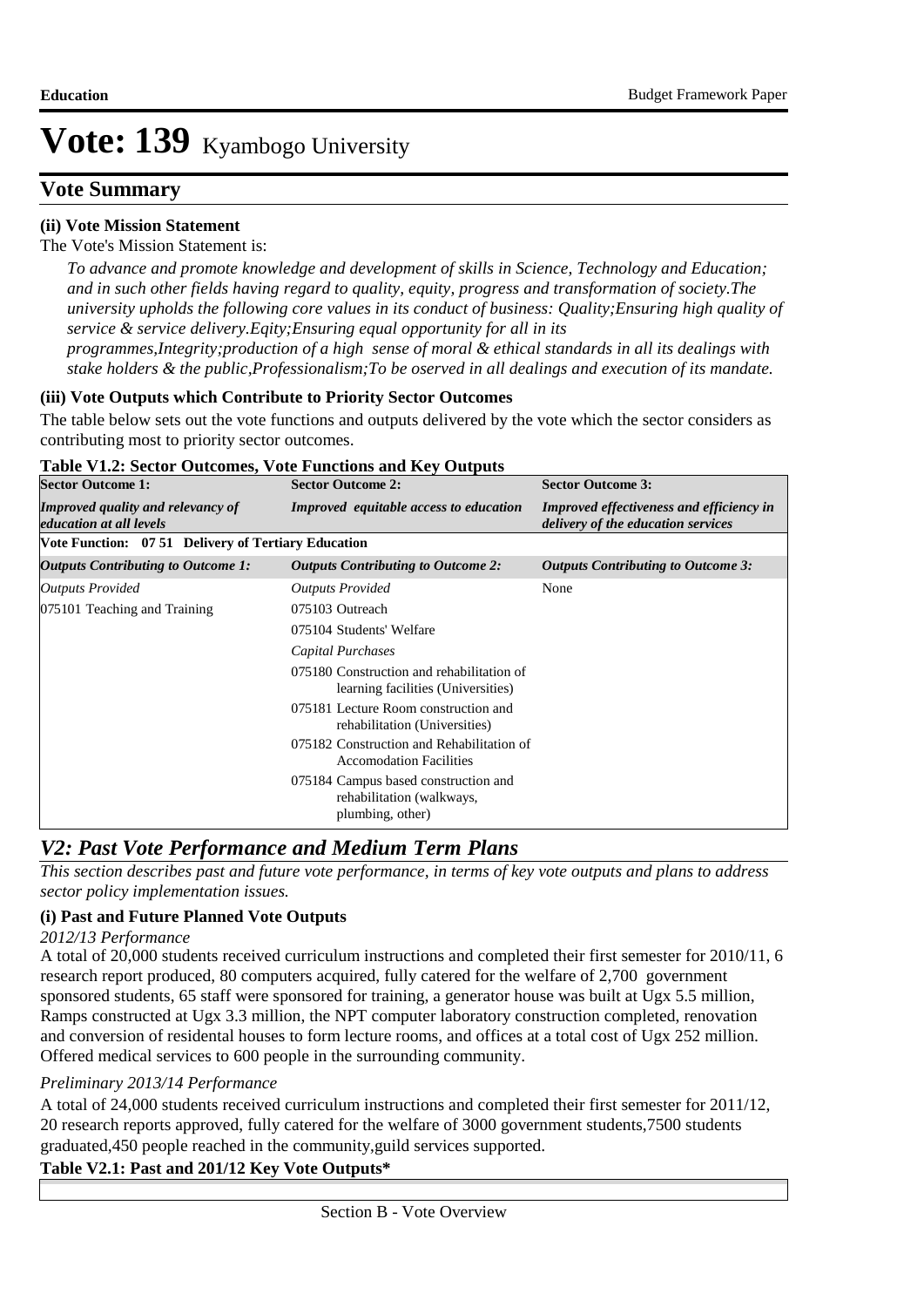## **Vote Summary**

| Vote, Vote Function<br><b>Key Output</b>           | <b>Approved Budget and</b><br><b>Planned outputs</b>                                                                |        | 2013/14<br><b>Spending and Outputs</b><br><b>Achieved by End Dec</b>                                             |                                                                                                      | 2014/15<br><b>Proposed Budget and</b><br><b>Planned Outputs</b>                                                        |        |
|----------------------------------------------------|---------------------------------------------------------------------------------------------------------------------|--------|------------------------------------------------------------------------------------------------------------------|------------------------------------------------------------------------------------------------------|------------------------------------------------------------------------------------------------------------------------|--------|
| Vote: 139 Kyambogo University                      |                                                                                                                     |        |                                                                                                                  |                                                                                                      |                                                                                                                        |        |
| Vote Function: 0751 Delivery of Tertiary Education |                                                                                                                     |        |                                                                                                                  |                                                                                                      |                                                                                                                        |        |
| Output: 075101                                     | <b>Teaching and Traini</b>                                                                                          |        |                                                                                                                  |                                                                                                      |                                                                                                                        |        |
| Description of Outputs:                            | 24,000 students to be admitted,<br>80 staff to be trained in further<br>studies, 8,000 students to be<br>graduated. |        | 22,968 students were<br>admitted.16 staff trained for<br>further studies $& 8,900$ students<br>to bee graduated. |                                                                                                      | 24,000 students to be admitted,<br>80 staff to be trained in further<br>studies, 8000 students to be<br>graduated.     |        |
| Output Cost: UShs Bn:                              |                                                                                                                     | 16.939 | $UShs Bn$ :                                                                                                      | 5.280                                                                                                | <b>UShs Bn:</b>                                                                                                        | 16.939 |
| Output: 075103                                     | <b>Outreach</b>                                                                                                     |        |                                                                                                                  |                                                                                                      |                                                                                                                        |        |
| Description of Outputs:                            | 700 people to be reached in the<br>community.                                                                       |        | 915 peolpes were reached in<br>community.                                                                        |                                                                                                      | $6,240$ people to be reached in<br>the community                                                                       |        |
| Output Cost: UShs Bn:                              |                                                                                                                     | 0.250  | $UShs Bn$ :                                                                                                      | 0.021                                                                                                | <b>UShs Bn:</b>                                                                                                        | 0.250  |
| Output: 075104                                     | <b>Students' Welfare</b>                                                                                            |        |                                                                                                                  |                                                                                                      |                                                                                                                        |        |
| Description of Outputs:                            | attended to in terms of food,<br>medical services and general<br>upkeep, allowances.                                |        | attended to in terms of<br>upkeep allowances                                                                     | 3,000 government students to be 2563 government students were<br>food, medical services $\&$ general | 2,850 government students to be<br>attended to in terms of food,<br>medical services and general<br>upkeep, allowances |        |
| Output Cost: UShs Bn:                              |                                                                                                                     | 2.750  | $UShs$ $Bn$ :                                                                                                    | 0.239                                                                                                | <b>UShs Bn:</b>                                                                                                        | 2.750  |
| <b>Vote Function Cost</b>                          | <b>UShs Bn:</b>                                                                                                     |        | 67.344 UShs Bn:                                                                                                  |                                                                                                      | 10.342 <i>UShs Bn:</i>                                                                                                 | 67.144 |
| <b>Cost of Vote Services:</b>                      | $UShs Bn$ :                                                                                                         |        | $67.144$ UShs Bn:                                                                                                |                                                                                                      | 10.342 <i>UShs Bn:</i>                                                                                                 | 67.144 |

*\* Excluding Taxes and Arrears*

#### *2014/15 Planned Outputs*

1 central lecture block for central,renovation of lands & archtectural science blocks,Deans office fac of Artsrenovation of west end dining hall,ronovation of library ,rehabilitation of 2 staff house no 32 covers crescent & mackay house no 13,consultancy for academic registrar building,road improvement at kyambogocollege- RAC via Art & Design,road ,purchase of office & lecture furniture,ICT -E-campus project,completion,rehabilitation of sanitory/sewerage/water ss,property valuation & compesation at Namasiga & Nakagere land, purchase of specialised machinery & equipment  $&$  CNC machine.

#### **Table V2.2: Past and Medum Term Key Vote Output Indicators\***

|                                                          |                           | 2013/14          |                                     | <b>MTEF Projections</b> |         |         |
|----------------------------------------------------------|---------------------------|------------------|-------------------------------------|-------------------------|---------|---------|
| <i>Vote Function Key Output</i><br>Indicators and Costs: | 2012/13<br><b>Outturn</b> | Approved<br>Plan | <b>Outturn by</b><br><b>End Dec</b> | 2014/15                 | 2015/16 | 2016/17 |
| Vote: 139 Kyambogo University                            |                           |                  |                                     |                         |         |         |
| Vote Function:0751 Delivery of Tertiary Education        |                           |                  |                                     |                         |         |         |
| <i>Vote Function Cost (UShs bn)</i>                      | 21.351                    | 67.144           | 10.342                              | 67.144                  | 22.590  | 27.050  |
| <b>Cost of Vote Services (UShs Bn)</b>                   | 21.351                    | 67.144           | 10.342                              | 67.144                  | 22.590  | 27.050  |

#### *Medium Term Plans*

Construction of a new Library block at a cost of Ugx 40.3 bn, 2 lecture theatres at a total cost of Ugx 30bn, replacement of asbestos roofs on buildings and pitching of flat roofs at a total cost of Ugx 16.5bn, Establishment of ICT backbone, networing, connectivity at a total cost of Ugx 5 billion,Thin client computing system at 2.5 billion.

#### **(ii) Efficiency of Vote Budget Allocations**

Vote holders will be rquired to submit quarterly performance report to budget committee to identify performance gap & come up with remedial action plans.Money will not be released until proper accountability has been done.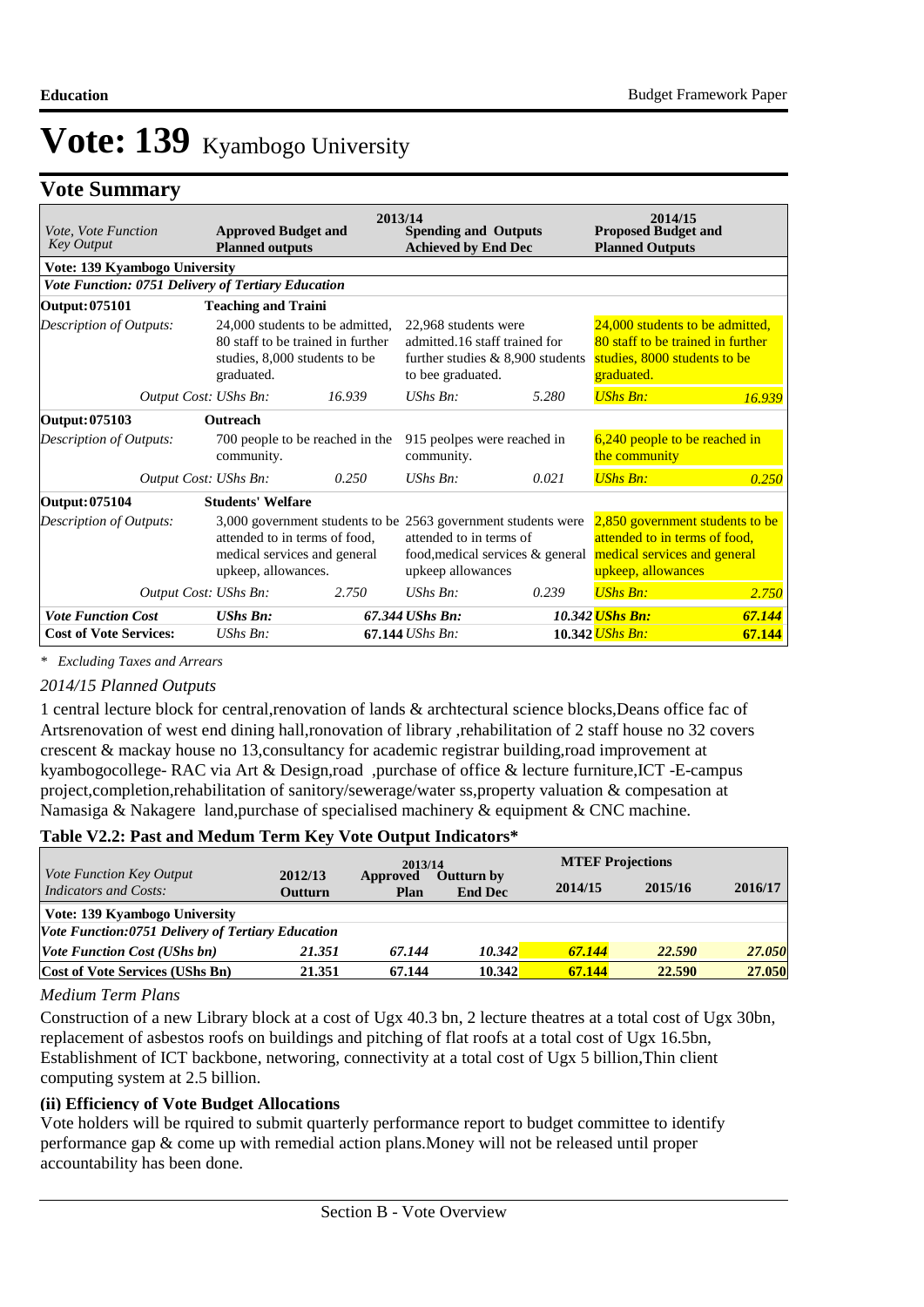# **Vote Summary**

| Table V2.3: Allocations to Key Sector and Service Delivery Outputs over the Medium Term |      |                                 |     |  |          |          |                                 |         |
|-----------------------------------------------------------------------------------------|------|---------------------------------|-----|--|----------|----------|---------------------------------|---------|
| $(i)$ Allocation (Shs Bn)<br>$(ii)$ % Vote Budget                                       |      |                                 |     |  |          |          |                                 |         |
| <b>Billion Uganda Shillings</b>                                                         |      | 2013/14 2014/15 2015/16 2016/17 |     |  |          |          | 2013/14 2014/15 2015/16 2016/17 |         |
| <b>Key Sector</b>                                                                       | 19.9 | <b>19.9</b>                     | 6.8 |  | $29.7\%$ | $29.7\%$ | 32.8%                           | $0.0\%$ |
| Service Delivery                                                                        | 19.9 | <b>19.9</b>                     | 6.8 |  | 29.7%    | 29.7%    | 32.8%                           | $0.0\%$ |

Continue to train stake holders in gaining more skills in relevant fields, management, process & make sure that there is value for money through making value for money audit.

#### **Table V2.4: Key Unit Costs of Services Provided and Services Funded (Shs '000)**

#### **(iii) Vote Investment Plans**

Weare expecting an ADB grant and internally generated fund ( NTR)

#### **Table V2.5: Allocations to Capital Investment over the Medium Term**

|                                           | $(i)$ Allocation (Shs Bn) |      |                           | $(ii)$ % Vote Budget |           |                         |           |
|-------------------------------------------|---------------------------|------|---------------------------|----------------------|-----------|-------------------------|-----------|
| <b>Billion Uganda Shillings</b>           | 2013/14                   |      | $2014/15$ 2015/16 2016/17 | 2013/14              |           | 2014/15 2015/16 2016/17 |           |
| Consumption Expendture (Outputs Provided) | 56.2                      | 56.2 | 13.4                      | 83.7%                | $83.7\%$  | 64.4%                   |           |
| Grants and Subsidies (Outputs Funded)     | 4.6                       | 4.6  | 2.8                       | 6.8%                 | 6.8%      | $13.4\%$                |           |
| Investment (Capital Purchases)            | 6.4                       | 6.4  | 4.6                       | 9.5%                 | 9.5%      | 22.3%                   |           |
| <b>Grand Total</b>                        | 67.1                      | 67.1 | 20.8                      | $100.0\%$            | $100.0\%$ | $100.0\%$               | $100.0\%$ |

1 central lecture block for central at 1.5 billion,central library at 4.3 billion,Engineering laboratories at 11.3 billion,12 lecture theatres at 8.9 billion,central multipurpose science laboratories at 3.5 billion,Integrated management Information system at 4.3 billion

### **Table V2.6: Major Capital Investments**

| <b>Project, Programme</b><br><b>Vote Function Output</b><br><b>UShs Thousand</b>            |                                                 | 2013/14                                                                                                                                                                                                                                                                                                                                                                                                                                                                                                                                                                                                                                                                                                                                                                  |                                                                           | 2014/15                                                                                                                                                                                                                 |
|---------------------------------------------------------------------------------------------|-------------------------------------------------|--------------------------------------------------------------------------------------------------------------------------------------------------------------------------------------------------------------------------------------------------------------------------------------------------------------------------------------------------------------------------------------------------------------------------------------------------------------------------------------------------------------------------------------------------------------------------------------------------------------------------------------------------------------------------------------------------------------------------------------------------------------------------|---------------------------------------------------------------------------|-------------------------------------------------------------------------------------------------------------------------------------------------------------------------------------------------------------------------|
|                                                                                             |                                                 | <b>Approved Budget, Planned</b><br><b>Outputs (Quantity and Location)</b>                                                                                                                                                                                                                                                                                                                                                                                                                                                                                                                                                                                                                                                                                                | <b>Proposed Budget, Planned</b><br><b>Outputs (Quantity and Location)</b> |                                                                                                                                                                                                                         |
|                                                                                             | Project 0369 Development of Kyambogo University |                                                                                                                                                                                                                                                                                                                                                                                                                                                                                                                                                                                                                                                                                                                                                                          |                                                                           |                                                                                                                                                                                                                         |
| 075172 Government<br><b>Buildings and</b><br><b>Administrative</b><br><b>Infrastructure</b> |                                                 | construction of central Lecture<br>Central block is pending<br>approval on location & design<br>block , renovation of<br>by Estates committee of council<br>mechanical/science<br>, mechanical building is 95%<br>building, library, east end<br>complete, library requirements<br>dinning hall, hse no 32 on covers<br>crescent & hse no 13 at mackey<br>have not yet been<br>road.Consultancy for academic<br>submitted, Dinning repairs bills<br>registrars building construction.<br>of quantity was submittewd to<br>construction.<br>management for consideration,<br>bills of quantities have been<br>prepared but due for submission<br>to management for construction<br>of 2 houses, academic registrar<br>consultancy building is still<br>under procurement. |                                                                           | ADB cofunding towards<br>construction of central Lecture<br>block ,library, east end dinning<br>hall, house no 32 on covers<br>crescent & house no 13 at<br>mackey road.Consultancy for<br>academic registrars building |
|                                                                                             | <b>Total</b>                                    | 2,703,485                                                                                                                                                                                                                                                                                                                                                                                                                                                                                                                                                                                                                                                                                                                                                                | 40,711                                                                    | 2,386,858                                                                                                                                                                                                               |
|                                                                                             | <b>GoU</b> Development                          | 162,845                                                                                                                                                                                                                                                                                                                                                                                                                                                                                                                                                                                                                                                                                                                                                                  | 40,711                                                                    | 162,845                                                                                                                                                                                                                 |
|                                                                                             | <b>External Financing</b>                       | 0                                                                                                                                                                                                                                                                                                                                                                                                                                                                                                                                                                                                                                                                                                                                                                        | $\theta$                                                                  | $\theta$                                                                                                                                                                                                                |
|                                                                                             | NTR                                             | 2,540,640                                                                                                                                                                                                                                                                                                                                                                                                                                                                                                                                                                                                                                                                                                                                                                | $\theta$                                                                  | 2,224,013                                                                                                                                                                                                               |
|                                                                                             | 075173 Roads, Streets and<br><b>Highways</b>    | Tarmacking of Kyambogo<br>college RAC via Art & Design                                                                                                                                                                                                                                                                                                                                                                                                                                                                                                                                                                                                                                                                                                                   | Bills of quantities are being<br>prepared                                 | Tarmacking of Kyambogo<br>college RAC via Art &<br>Design, completion of pearl hall -<br>security house road                                                                                                            |
|                                                                                             | <b>Total</b>                                    | 1,000,000                                                                                                                                                                                                                                                                                                                                                                                                                                                                                                                                                                                                                                                                                                                                                                | 0                                                                         | 1,000,000                                                                                                                                                                                                               |
|                                                                                             | <b>GoU</b> Development                          | 0                                                                                                                                                                                                                                                                                                                                                                                                                                                                                                                                                                                                                                                                                                                                                                        | $\theta$                                                                  | 0                                                                                                                                                                                                                       |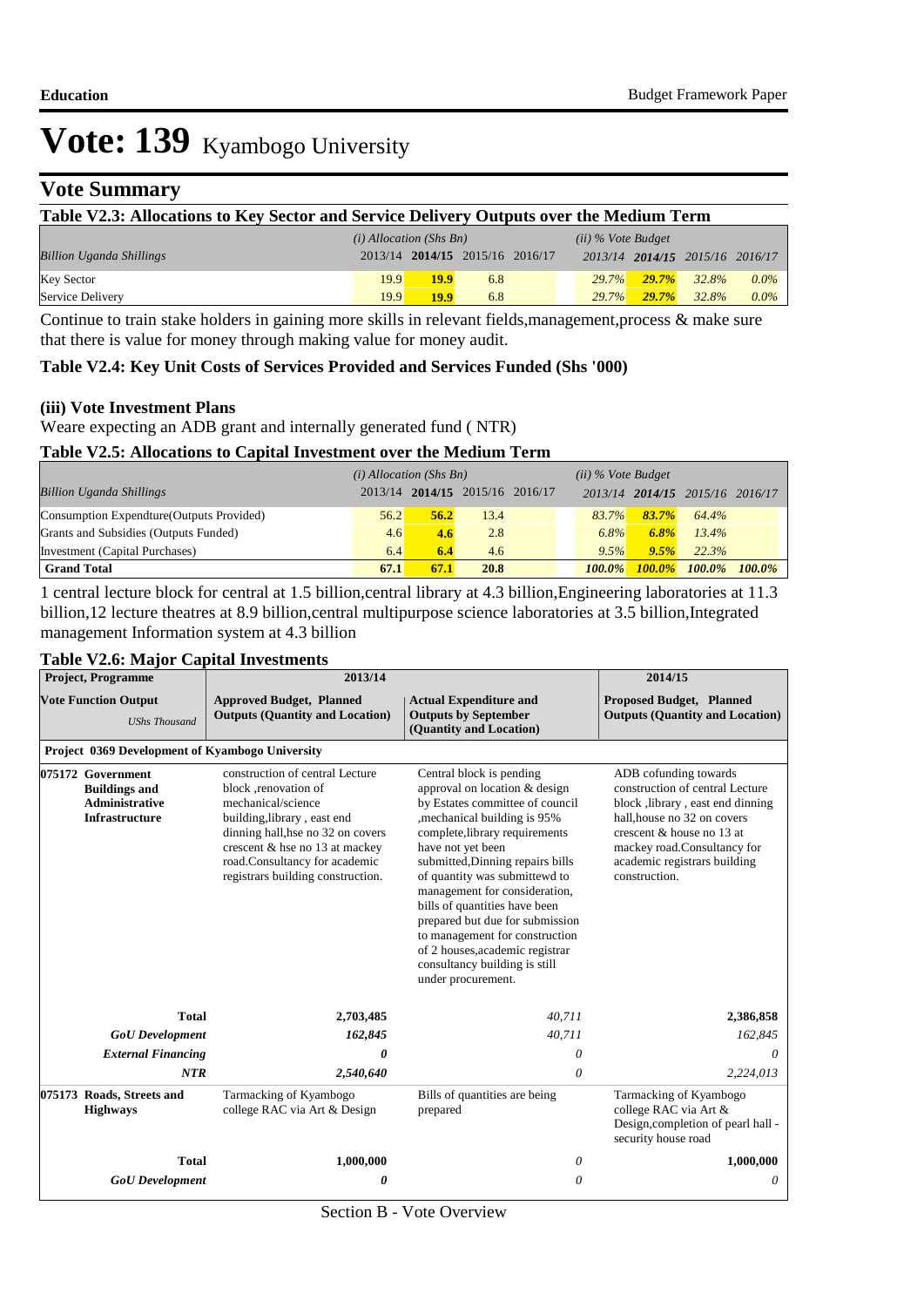|  | <b>Vote Summary</b> |  |
|--|---------------------|--|
|--|---------------------|--|

| <b>Project, Programme</b>                                                               | 2013/14                                                                                                                                                                                                   |                                                                                                                                                                                                                                                                                                                                                          | 2014/15                                                                                                                                                                                                          |
|-----------------------------------------------------------------------------------------|-----------------------------------------------------------------------------------------------------------------------------------------------------------------------------------------------------------|----------------------------------------------------------------------------------------------------------------------------------------------------------------------------------------------------------------------------------------------------------------------------------------------------------------------------------------------------------|------------------------------------------------------------------------------------------------------------------------------------------------------------------------------------------------------------------|
| <b>Vote Function Output</b><br><b>UShs Thousand</b>                                     | <b>Approved Budget, Planned</b><br><b>Outputs (Quantity and Location)</b>                                                                                                                                 | <b>Actual Expenditure and</b><br><b>Outputs by September</b><br>(Quantity and Location)                                                                                                                                                                                                                                                                  | <b>Proposed Budget, Planned</b><br><b>Outputs (Quantity and Location)</b>                                                                                                                                        |
| <b>External Financing</b>                                                               | 0                                                                                                                                                                                                         | 0                                                                                                                                                                                                                                                                                                                                                        | 0                                                                                                                                                                                                                |
| <b>NTR</b>                                                                              | 1,000,000                                                                                                                                                                                                 | $\theta$                                                                                                                                                                                                                                                                                                                                                 | 1,000,000                                                                                                                                                                                                        |
| 075176 Purchase of Office<br>and ICT Equipment,<br>including Software                   | Purchase of ICT equipment.                                                                                                                                                                                | Under procurement process                                                                                                                                                                                                                                                                                                                                | Purchase of ICT equipment.                                                                                                                                                                                       |
| <b>Total</b>                                                                            | 1,040,447                                                                                                                                                                                                 | $\theta$                                                                                                                                                                                                                                                                                                                                                 | 1,040,447                                                                                                                                                                                                        |
| <b>GoU</b> Development                                                                  | 0                                                                                                                                                                                                         | $\theta$                                                                                                                                                                                                                                                                                                                                                 | 0                                                                                                                                                                                                                |
| <b>External Financing</b>                                                               | 0                                                                                                                                                                                                         | $\theta$                                                                                                                                                                                                                                                                                                                                                 | 0                                                                                                                                                                                                                |
| <b>NTR</b>                                                                              | 1,040,447                                                                                                                                                                                                 | $\theta$                                                                                                                                                                                                                                                                                                                                                 | 1,040,447                                                                                                                                                                                                        |
| 075178 Purchase of Office<br>and Residential<br><b>Furniture and</b><br><b>Fittings</b> | Purchase of Furniture for<br>classrooms and offices                                                                                                                                                       | Under procurement process                                                                                                                                                                                                                                                                                                                                | Purchase of Furniture for<br>classrooms and offices                                                                                                                                                              |
| <b>Total</b>                                                                            | 316,627                                                                                                                                                                                                   | $\theta$                                                                                                                                                                                                                                                                                                                                                 | 633,255                                                                                                                                                                                                          |
| <b>GoU</b> Development                                                                  | 0                                                                                                                                                                                                         | $\theta$                                                                                                                                                                                                                                                                                                                                                 | 0                                                                                                                                                                                                                |
| <b>External Financing</b>                                                               | $\boldsymbol{\theta}$                                                                                                                                                                                     | $\theta$                                                                                                                                                                                                                                                                                                                                                 | 0                                                                                                                                                                                                                |
| <b>NTR</b>                                                                              | 316,627                                                                                                                                                                                                   | $\theta$                                                                                                                                                                                                                                                                                                                                                 | 633,255                                                                                                                                                                                                          |
| 075179 Acquisition of Other<br><b>Capital Assets</b>                                    | Fencing off the campus (phase)<br>3), Development of ICT e-<br>campus project, rehabilitation of<br>sewerage/drainage<br>system, property valuation &<br>compasations of KYU land<br>occupants(squatters) | Fencing work is at 70%, ICT e-<br>compus development has online<br>admission system, New e-fees<br>payment system, New online<br>registration system & bank<br>statement analyser system, On<br>property valuation &<br>compesation on KYU land<br>administration is in process of<br>consulting government valuewer<br>to advise in property valuation. | Development of ICT e -<br>campus, rehabilitation of<br>sewerage/drainage<br>system, property valuation &<br>compasations of KYU land<br>occupants(squatters)<br>, reinforcing existing fence with<br>live fence. |
| <b>Total</b>                                                                            | 1,139,055                                                                                                                                                                                                 | $\theta$                                                                                                                                                                                                                                                                                                                                                 | 1,139,055                                                                                                                                                                                                        |
| <b>GoU</b> Development                                                                  | 0                                                                                                                                                                                                         | 0                                                                                                                                                                                                                                                                                                                                                        | 0                                                                                                                                                                                                                |
| <b>External Financing</b>                                                               | 0                                                                                                                                                                                                         | $\theta$                                                                                                                                                                                                                                                                                                                                                 | $\theta$                                                                                                                                                                                                         |
| <b>NTR</b>                                                                              | 1,139,055                                                                                                                                                                                                 | $\theta$                                                                                                                                                                                                                                                                                                                                                 | 1,139,055                                                                                                                                                                                                        |

## **(iv) Vote Actions to improve Priority Sector Outomes**

Involve all stake holders in planning & implimentation process,strict budget monitoring & controls by dy budget & monitoring section.

### **Table V2.7: Priority Vote Actions to Improve Sector Performance**

## *V3 Proposed Budget Allocations for 2014/15 and the Medium Term*

*This section sets out the proposed vote budget allocations for 2014/15 and the medium term, including major areas of expenditures and any notable changes in allocations.* 

#### **Table V3.1: Past Outturns and Medium Term Projections by Vote Function\***

|                                     |                           |        | 2013/14                                   | <b>MTEF Budget Projections</b> |         |         |
|-------------------------------------|---------------------------|--------|-------------------------------------------|--------------------------------|---------|---------|
|                                     | 2012/13<br><b>Outturn</b> | Appr.  | <b>Spent by</b><br><b>Budget</b> End Sept | 2014/15                        | 2015/16 | 2016/17 |
| Vote: 139 Kyambogo University       |                           |        |                                           |                                |         |         |
| 0751 Delivery of Tertiary Education | 21.351                    | 67.144 | 6.705                                     | 67.144                         | 22.590  | 27,050  |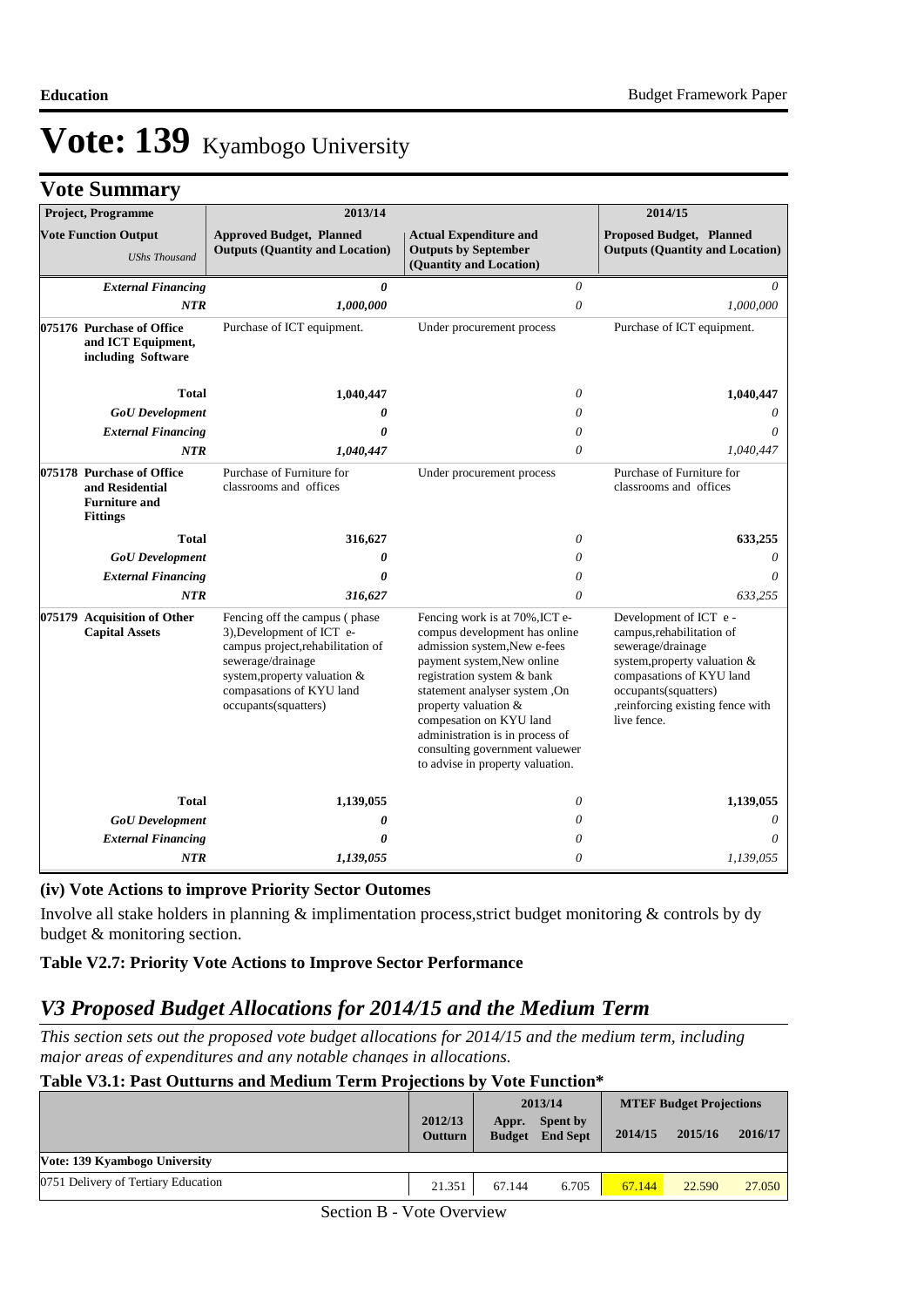# **Vote Summary**

|                 |                           |        | 2013/14                                   |         | <b>MTEF Budget Projections</b> |         |
|-----------------|---------------------------|--------|-------------------------------------------|---------|--------------------------------|---------|
|                 | 2012/13<br><b>Outturn</b> | Appr.  | <b>Spent by</b><br><b>Budget</b> End Sept | 2014/15 | 2015/16                        | 2016/17 |
| Total for Vote: | 21.351                    | 67.144 | 6.705                                     | 67.144  | 22.590                         | 27,050  |

#### **(i) The Total Budget over the Medium Term**

#### **(ii) The major expenditure allocations in the Vote for 2014/15**

Teaching and training, allowances, general supply of goods and services, printing stationary photocopying and bindning, grants to students

#### **(iii) The major planned changes in resource allocations within the Vote for 2014/15**

Funds have been cut for workshop,travel abroad,books,goods & services & stationery to boast the oriority areas like teaching & training,research in order to improve quality of our output products (graduates produces).

#### **Table V3.2: Key Changes in Vote Resource Allocation**

|                 |                                                    |                   | <b>Changes in Budget Allocations and Outputs from 2013/14 Planned Levels:</b> |         | <b>Justification for proposed Changes in</b>                                                      |  |  |
|-----------------|----------------------------------------------------|-------------------|-------------------------------------------------------------------------------|---------|---------------------------------------------------------------------------------------------------|--|--|
| 2014/15         |                                                    |                   | 2015/16                                                                       | 2016/17 | <b>Expenditure and Outputs</b>                                                                    |  |  |
|                 | Vote Function: 0701 Delivery of Tertiary Education |                   |                                                                               |         |                                                                                                   |  |  |
| Output:         | 0751 01 Teaching and Traini                        |                   |                                                                               |         |                                                                                                   |  |  |
| UShs Bn:        |                                                    | $-1.152$ UShs Bn: | $-11.007$ UShs Bn:                                                            |         | <b>-16.939</b> Because of continious budget cuts the<br>university has prioritised its allocation |  |  |
|                 |                                                    |                   |                                                                               |         | to key budget items                                                                               |  |  |
| Output:         | 0751 04 Students' Welfare                          |                   |                                                                               |         |                                                                                                   |  |  |
| UShs Bn:        |                                                    | $-0.955$ UShs Bn: | $-1.909$ UShs Bn:                                                             |         | -2.750 Because of continious budget cuts the                                                      |  |  |
|                 | Due to budget cuts there has                       |                   |                                                                               |         | university has prioritised its allocation                                                         |  |  |
|                 | been reduction in students                         |                   |                                                                               |         | to key budget items                                                                               |  |  |
| welfare         |                                                    |                   |                                                                               |         |                                                                                                   |  |  |
| Output:         | 0751 05 Administration and Support Services        |                   |                                                                               |         |                                                                                                   |  |  |
| <b>UShs Bn:</b> |                                                    | -3.852 UShs Bn:   | $-29.503$ UShs Bn:                                                            |         | -35.880 Because of continious budget cuts the<br>university has prioritised its allocation        |  |  |
|                 |                                                    |                   |                                                                               |         | to key budget items                                                                               |  |  |
| Output:         | 0751 51 Guild services                             |                   |                                                                               |         |                                                                                                   |  |  |
| UShs Bn:        |                                                    | $-0.568$ UShs Bn: | $-1.789$ UShs Bn:                                                             |         | -4.575 Because of continious budget cuts the<br>university has prioritised its allocation         |  |  |
|                 |                                                    |                   |                                                                               |         | to key budget items                                                                               |  |  |
| Output:         |                                                    |                   | 0751 78 Purchase of Office and Residential Furniture and Fittings             |         |                                                                                                   |  |  |
| UShs Bn:        |                                                    | $0.317$ UShs Bn:  | $-0.119$ UShs Bn:                                                             |         | -0.317 Funds to cater for purchase of office and<br>residential furniture                         |  |  |

## *V4: Vote Challenges for 2014/15 and the Medium Term*

*This section sets out the major challenges the vote faces in 2014/15 and the medium term which the vote has been unable to address in its spending plans.*

Luck of adiquate funding on internally generated funds due to continuous strikes that arose during admission period this caused short fall in anticipated revenue.

#### **Table V4.1: Additional Output Funding Requests**

| <b>Outputs in 2014/15:</b> | <b>Additional Requirements for Funding and</b>                     | <b>Justification of Requirement for</b><br><b>Additional Outputs and Funding</b> |
|----------------------------|--------------------------------------------------------------------|----------------------------------------------------------------------------------|
|                            | Vote Function: 0782 Delivery of Tertiary Education                 |                                                                                  |
| Output:                    | 0751 82 Construction and Rehabilitation of Accomodation Facilities |                                                                                  |
| UShs Bn:                   | 0.960                                                              | It will improve on quality of graduates & service delivery.                      |
|                            | recruitment $\&$ appointment of fulltime teaching $\&$ non         |                                                                                  |